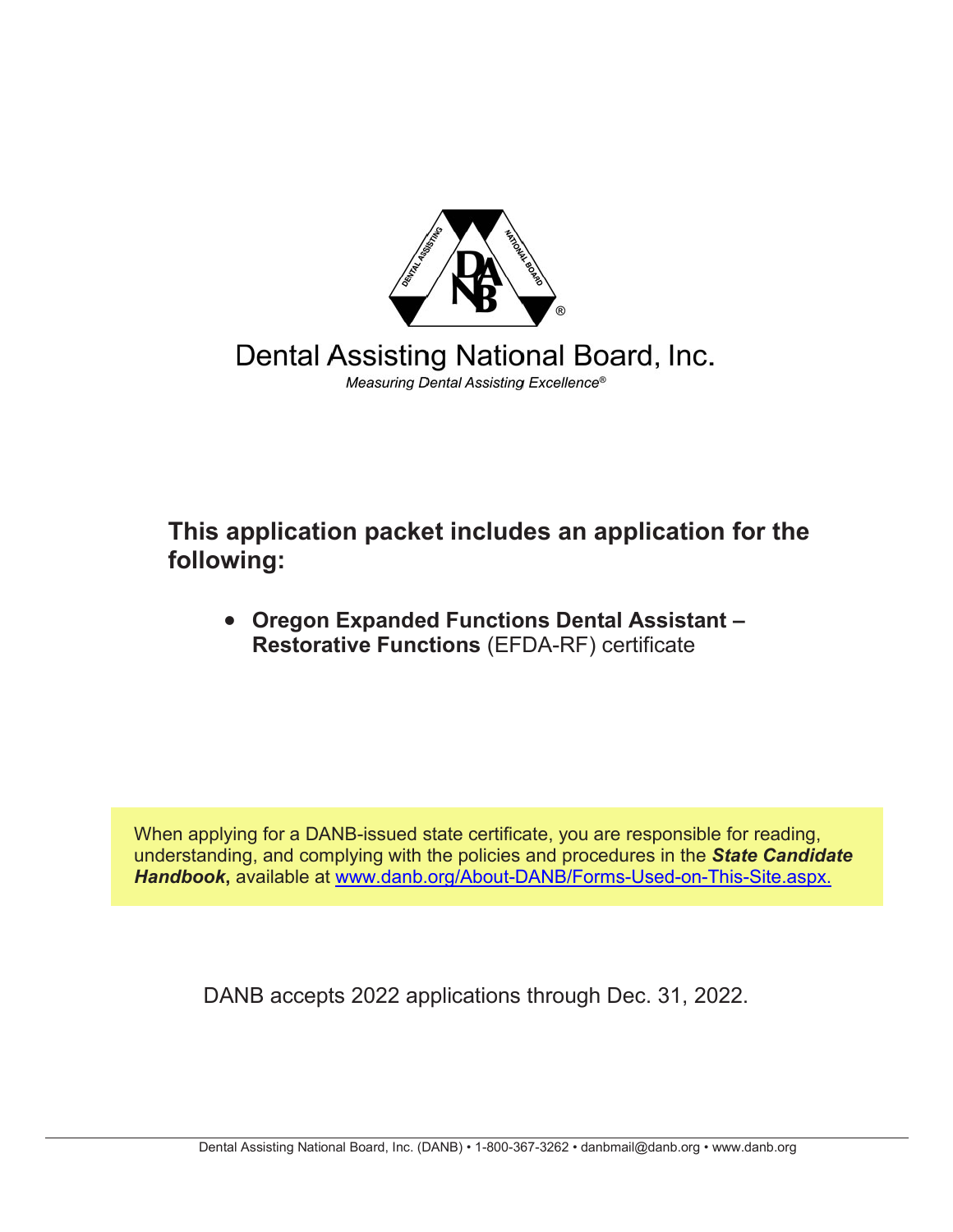### **Requirements for Expanded Functions – Dental Assistant with Restorative Functions in Oregon**

Certification in Expanded Functions — Dental Assistant with Restorative Functions (EFDA-RF) is regulated by the Oregon Board of Dentistry (OBD). The Dental Assisting National Board, Inc. (DANB) administers the certification program on behalf of the OBD, a service that includes providing information regarding exams and certifications, distributing application materials, and issuing certificates.

To perform placement and finishing of direct restorations, except gold foil, under the indirect supervision of a dentist, subject to OBD regulations, an Expanded Function Dental Assistant (EFDA) must hold a Restorative Functions certificate (EFDA-RF). To qualify, one must:

1. Hold the Oregon Expanded Functions Dental Assistant (EFDA) certificate

### **AND**

2. Complete an OBD-approved curriculum from a Commission on Dental Accreditation (CODA)-accredited program or other course of instruction approved by the OBD (See p. 3)

#### **AND**

- 3. Complete one of the following:
	- a. Pass the Western Regional Examining Board (WREB) Restorative exam or other equivalent exam approved by the OBD within the 5 years preceding application

### **OR**

b. Pass the WREB Restorative exam or other equivalent OBD-approved exam more than 5 years before application **AND** Include verification from another state or jurisdiction that the candidate is legally authorized to perform restorative functions **AND** Include a licensed dentist endorsement that the candidate has completed at least 25 restorative procedures within the immediate past 5 years

# **AND**

4. Apply for Oregon EFDA-RF certificate from DANB after completing all of the above requirements.

*Inquiries regarding DANB exams, certificate, eligibility requirements and certificates should be addressed to DANB.*

*Inquiries regarding the state dental practice act should be addressed to: Oregon Board of Dentistry, 1500 SW 1st Ave., Ste. #770, Portland, OR 97201, or call 1-971-673-3200.*

© 2022 Dental Assisting National Board, Inc. The DANB logo is a registered trademark of the Dental Assisting National Board, Inc. (DANB). NELDA® CDA®, COA®, CRFDA®, CPFDA®, CDPMA®, COMSA®, DANB®, and Dental Assisting National Board® are registered certification marks of DANB. RHS®, ICE®, and Measuring Dental Assisting Excellence® are registered service marks of DANB. CERTIFIED DENTAL ASSISTANT™ is a certification mark of DANB. Mark of Dental Assisting Excellence™ is a service mark of DANB. Use of these marks is strictly prohibited, except as provided in the *Usage Guidelines for DANB Trademarks*, without the express written permission of DANB.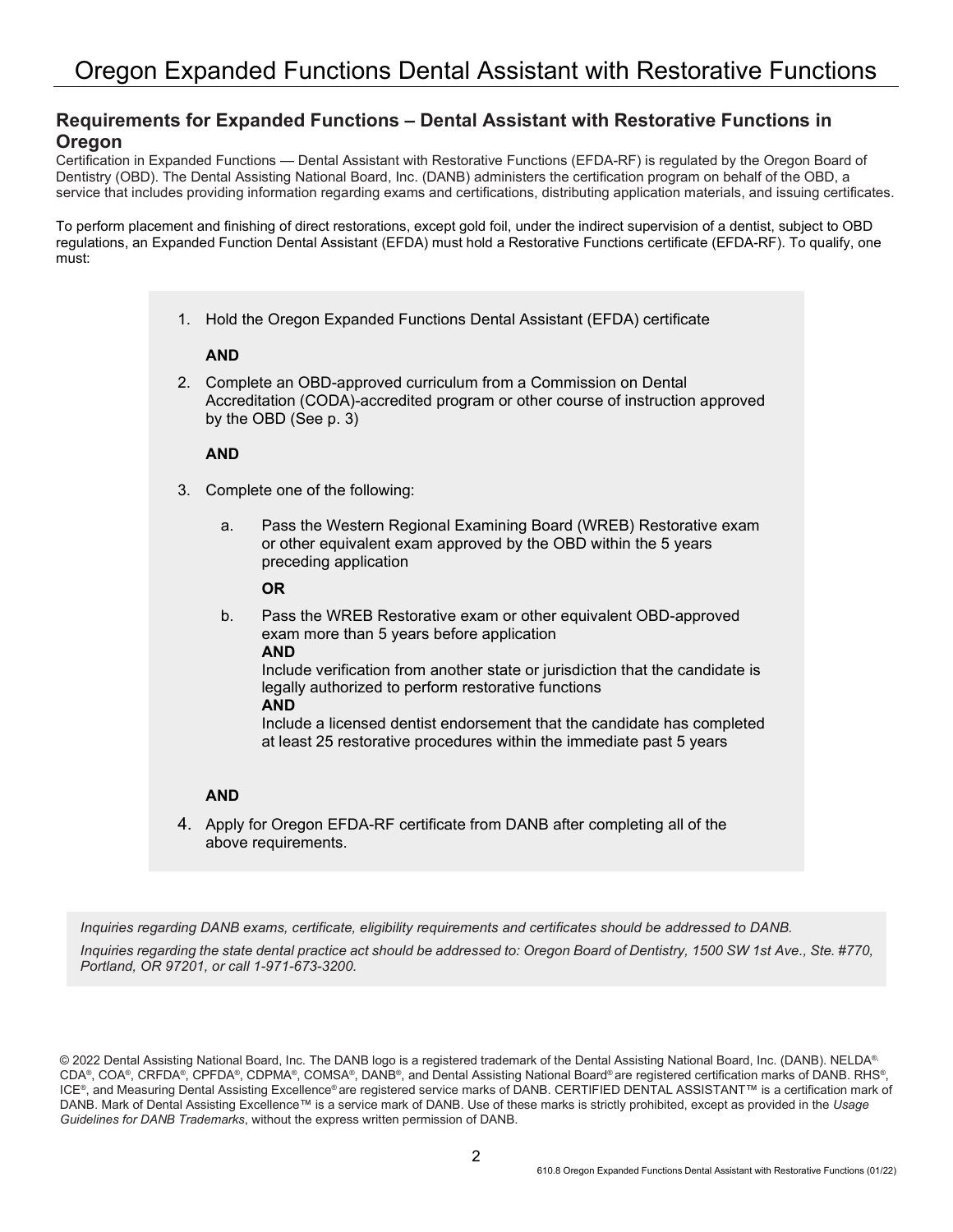### **OBD-Approved Restorative Functions Course Providers**

### **Lane Community College**

4000 E 30th Avenue Eugene, OR 97405 (541) 463-5616 Curriculum Approved: April 2008

### **Oregon Health & Science University (OHSU School of Dentistry)**

Continuing Dental Education Department 2730 SW Moody Avenue Portland, OR 97201 (503) 494-8857 Curriculum Approved: April 2019

### **Oregon Institute of Technology**

3201 Campus Dr. Klamath Falls, OR 97601 (541) 885-1866 Curriculum Approved: May 2009

### **Pacific University**

222 SE 8th Avenue, Suite 271 Hillsboro, OR 97123-4218 (503) 352-2673 Curriculum Approved April 2008

### **Portland Community College — Institute for Health Professionals CE**

1626 SE Water Avenue Portland, OR 97214 (971) 722-6633 Curriculum Approved: December 2015

### **Portland Community College — Dental Assisting Program**

1810 SW 5th Avenue Portland, OR 97201 (971) 722-6633 Curriculum Approved: May 2009

### **South Puget Sound Community College**

2011 Mottman Road SW Olympia, WA 98512 (360) 596-5295 Curriculum Approved: February 2015

*List last updated October 18, 2021.*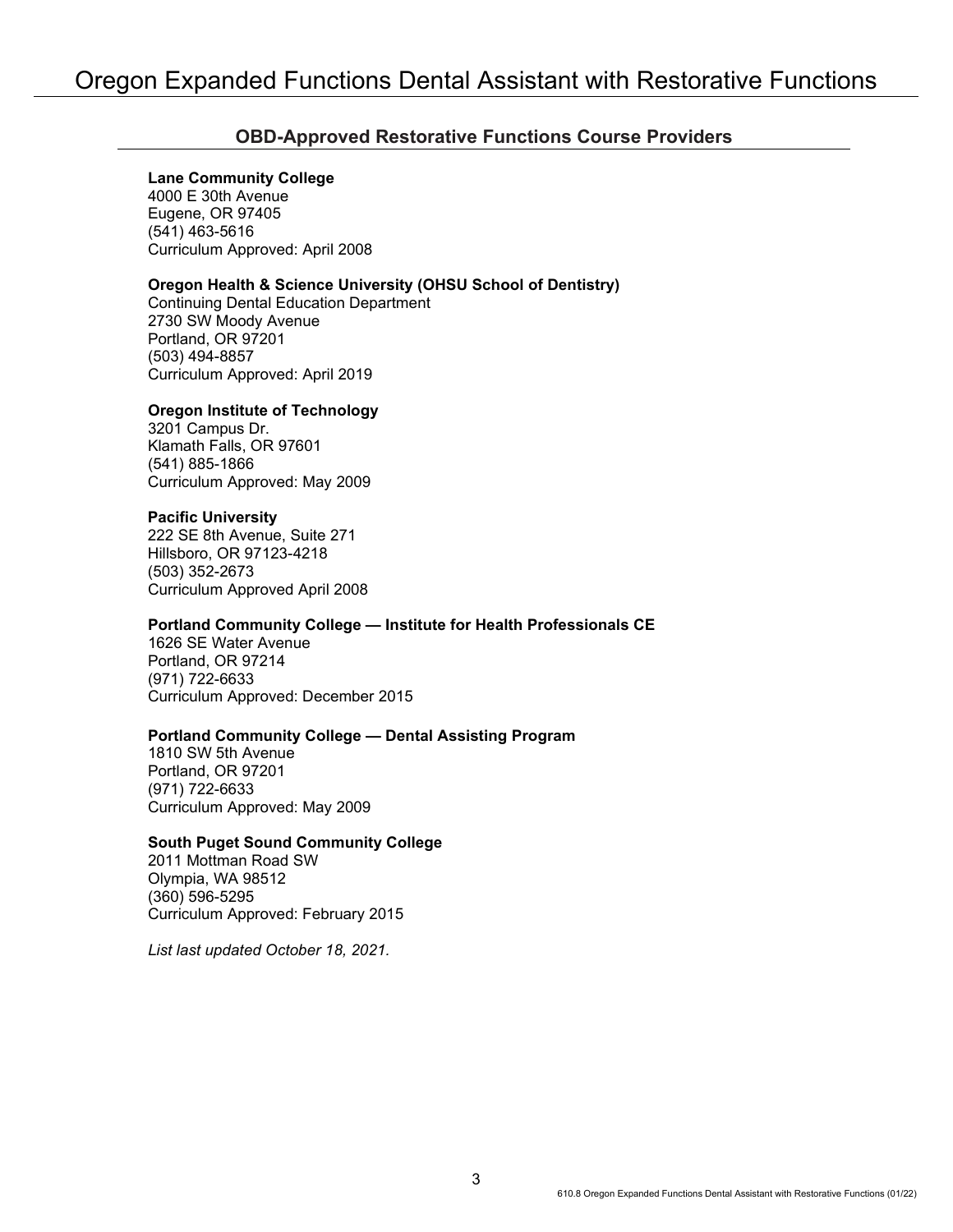## Oregon Expanded Functions Dental Assistant with Restorative Functions **Application Statements**

Please read the following Application Statements carefully. The Application Statements apply to all DANB-administered national and statespecific exams, certificate and certification renewal applications. The candidate's signature on the application indicates understanding and agreement to be legally bound by these statements.

- 1. I hereby apply to the Dental Assisting National Board, Inc. (DANB) for examination, a certificate and/or certification, in accordance with and subject to the procedures and policies of DANB and the regulations and requirements of any state agency on behalf of which DANB administers an exam or certificate program. Under penalty of perjury, I declare that the information provided on my application is true. I have read and agree to the requirements and conditions set forth in the DANB application packet, and the Candidate Handbook or State Candidate Handbook if applicable, covering eligibility for and the administration of exams, certificates, the certification process, and DANB policies, including but not limited to DANB's Code of Professional Conduct and DANB's Disciplinary Policy & Procedures. I agree to disqualification from the exam, to denial of an exam result, certificate or certification, and to forfeiture and return to DANB of any exam result, certificate granted me by DANB, in the event that any of the answers or statements made by me in this application are false, or in the event that I violate any DANB rules or policies. I agree to comply with any investigation in which I am named, and I authorize DANB to make whatever inquiries and investigations it deems necessary to verify my eligibility, credentials or professional standing.
- 2. I hereby release DANB, its directors, officers, examiners and agents from any and all liability arising out of or in connection with any action or omission by any of them in connection with this application, the certification process, any exam administered by DANB, any scoring relating thereto, the failure to issue me an exam result, certificate, or any demand for forfeiture or return of such exam result, certificate, and I agree to indemnify DANB and said persons and hold them harmless from any lawsuit, complaint, claim, loss, damage, cost or expense, including attorneys' fees, arising out of or in connection with said credentialing activities which include all DANB-administered exams and certificates. I UNDERSTAND THAT THE DECISION AS TO WHETHER I HAVE MET REQUIREMENTS FOR ADMISSION TO A DANB-ADMINISTERED EXAM OR RECEIPT OF A DANB-ADMINISTERED EXAM RESULT, CERTIFICATE OR CERTIFICATION RESTS SOLELY AND EXCLUSIVELY WITH DANB AND THAT THE DECISION OF DANB IS FINAL. Notwithstanding the above, should I file suit against DANB, I agree that any such action shall be governed by and construed under the laws of the State of Illinois without regard to conflicts of law. I further agree that any such action shall be brought in the Circuit Court of Cook County in the State of Illinois, or the United States District Court for the Northern District of Illinois; I consent to the jurisdiction of such state and federal courts; and I agree that the venue of such courts is proper. I further agree that should I not prevail in any such action, DANB shall be entitled to all costs, including reasonable attorneys' fees, incurred in connection with the litigation.
- 3. I understand that except as provided below, this application and any information or material received or generated by DANB in connection with this application or the exam process will be kept confidential and will not be released unless I have authorized such release or the release is required by law. I understand that DANB will verify receipt of any DANB exam application and the date received, on request. I further understand and agree that DANB may also provide verification to anyone by phone, by mail or on DANB's website regarding whether I hold any DANB certifications, any DANB certificates of knowledge-based competence and any state-specific certificates administered by DANB on behalf of a state, regulatory body. Phone and mail verification will be provided to anyone upon request and will consist of oral or written confirmation of whether I hold any DANB-administered credentials and the effective dates for each credential. Online verification through DANB's website may consist of online display of my name, the DANB-administered credentials I hold and dates earned, current DANB certification status, and my city and state of residence. My full address will not be posted online by DANB. I further understand and agree that DANB may, from time to time, provide my name, address, phone number to third parties (including but not limited to official DANB affiliates, potential employers; dental conference sponsors; federal, national or state organizations; or legislative committees or task forces proposing or information stakeholders of legislation). I further understand that this consent will remain in effect unless and until I submit a written request to have this information omitted from release. I understand that if I do not want DANB to display my city and state of residence as part of the online verification process, then I must submit a written request for omission of this information to the following address: DANB Communications Department, 444 N. Michigan Ave., Suite 900, Chicago, IL 60611. I understand that my name, credentials held [issued by DANB as described above] and current DANB certification status will be displayed for everyone; opting out of display of information is only possible for an individual's city and state.
- 4. I understand that by providing my email address on the application form, or by providing it through my online DANB account, I am consenting to receive email messages from DANB and its official affiliates related to their products and services or news affecting the oral healthcare profession. I understand that DANB agrees not to provide my email address to any other third party, excluding federal, national or state regulatory bodies, without my consent, and that I can request removal from DANB's email distribution list by following the directions contained in the Privacy Policy section of DANB's Terms and Conditions of Use of DANB.org, located at www.danb.org.
- 5. I authorize DANB to release my exam results and credential status to state regulatory agencies. Individuals cannot opt out of DANB release of exam results or credential status to state regulatory agencies. I also authorize DANB to use information from my application and exam(s) for statistical analysis, providing that any personal identification is deleted.
- 6. I understand that I can be disqualified from taking or continuing to sit for an exam, from receiving exam results or certificate and from obtaining certification if DANB determines through proctor observation, statistical analysis or any other means that I was engaged in collaborative, disruptive or other unacceptable behavior before, during the administration of, or following the exam.
- 7. I understand that the content of all DANB exams is proprietary and strictly confidential information. I hereby agree that I will not disclose, either directly or indirectly, any question or any part of any question from the exam to any person or entity. I understand that the unauthorized receipt, retention, possession, copying or disclosure of any DANB exam materials, including but not limited to the content of any exam question, before, during or after the exam may subject me to legal action. Such legal action may result in monetary damages and/ or disciplinary action including rescinding exam results and denying or revoking certification. I agree to comply with any investigation regarding my behavior, acts or omissions, related to DANB exams, certificates and/or certifications.
- 8. I understand that for each application submitted, DANB will process the appropriate payment. If I fail to show up for an exam for which I have applied, and there is no documented DANB-accepted emergency, and I failed to comply with DANB cancellation policies, I am still obligated to pay the full exam fee. I further understand that taking the exam and then revoking payment constitutes the wrongful use of DANB products and services and I may be subjected to legal action. I am obligated to pay for the exam whether I pass or fail. I agree not to dispute the exam fee. Exam results will be rescinded if the exam fee is not paid in full.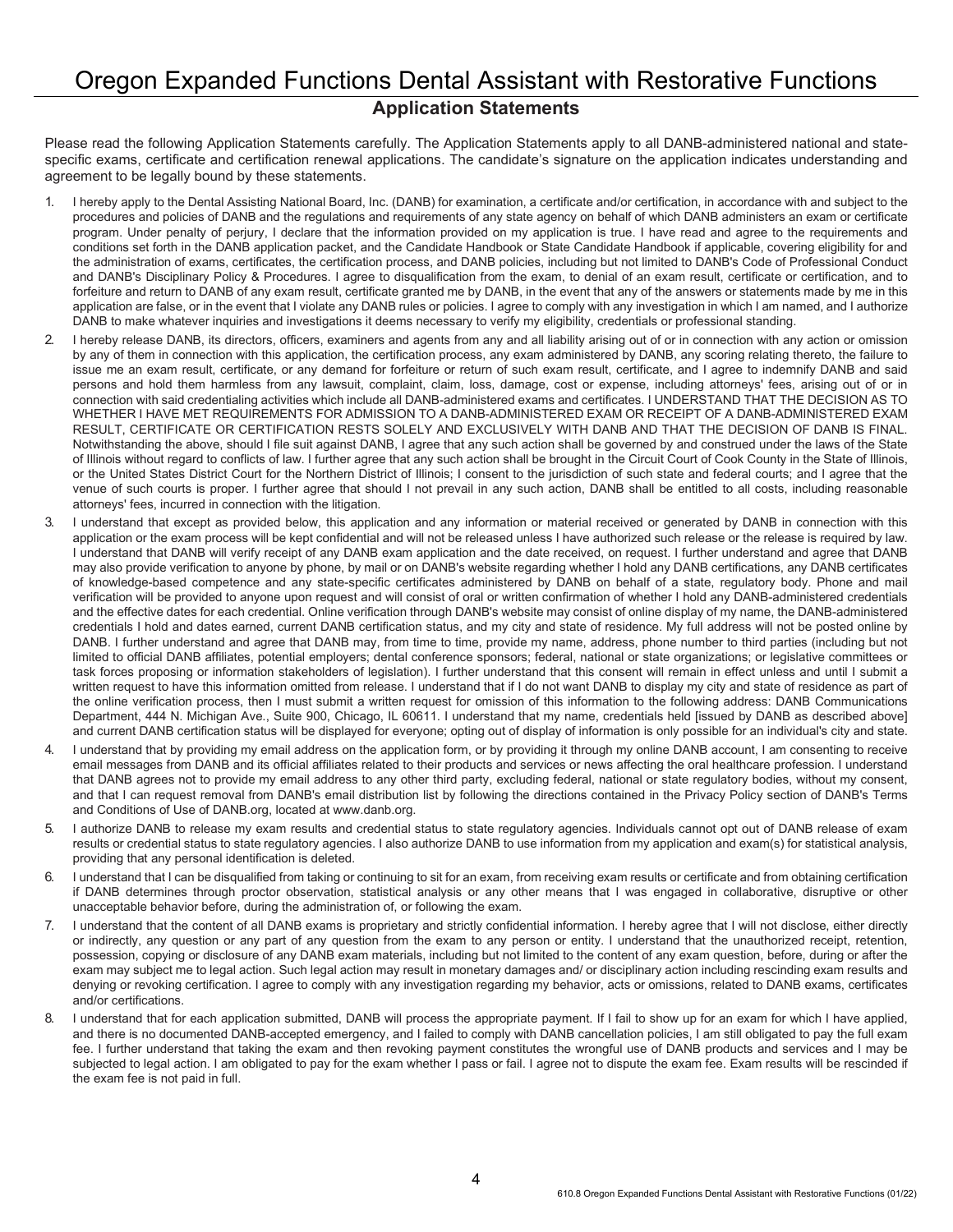# Oregon Expanded Functions Dental Assistant with Restorative Functions

### **2022 Oregon EFDA-RF Certificate Application**

This application will be accepted through Dec. 31, 2022.

- 1. Candidate must sign, date and submit all required documentation and nonrefundable certificate fee to DANB. **Incomplete applications will be denied.**
- 2. Enclose proof of OBD-approved program completion.
- 3. Enclose proof of successful completion of the WREB Restorative exam.
- 4. Enclose completed *Out-of-State Credential Verification* form and *Out-of-State Work Experience Verification* form **mailed directly to DANB from the state board or licensed dentist** (if needed).
- 5. Mail or fax completed application and supporting documentation to DANB. Full payment is required at the time of application.

#### **Section A: Signature and Date (Please sign and date with a pen.)**

| I hereby affirm that my answers to all questions are true and correct, I have met all eligibility requirements, and I will comply with all DANB and OBD policies and procedures. I further affirm that I have read<br>and understood the Application Statements contained in this packet, and I intend to be legally bound by them. I understand that the certificate fee is not refundable under any circumstances. I hereby apply in<br>accordance with the rules and regulations governing the certificate. I hereby agree that prior or subsequent to issuance, the OBD or DANB may investigate my eligibility and may refuse to issue the certificate |                           |
|------------------------------------------------------------------------------------------------------------------------------------------------------------------------------------------------------------------------------------------------------------------------------------------------------------------------------------------------------------------------------------------------------------------------------------------------------------------------------------------------------------------------------------------------------------------------------------------------------------------------------------------------------------|---------------------------|
| and such refusal may not and shall not be questioned by me in any court of law or equity or other tribunal, nor shall I have any claim in the event of such refusal to a return of the certificate fee accompanying<br>the application.                                                                                                                                                                                                                                                                                                                                                                                                                    |                           |
| Signature                                                                                                                                                                                                                                                                                                                                                                                                                                                                                                                                                                                                                                                  | Date                      |
| Section B: Candidate Information (Please type or print with a pen.)                                                                                                                                                                                                                                                                                                                                                                                                                                                                                                                                                                                        |                           |
| Last Four SSN<br>Date of Birth                                                                                                                                                                                                                                                                                                                                                                                                                                                                                                                                                                                                                             |                           |
| Name (must match current ID exactly):                                                                                                                                                                                                                                                                                                                                                                                                                                                                                                                                                                                                                      |                           |
| First<br>Last                                                                                                                                                                                                                                                                                                                                                                                                                                                                                                                                                                                                                                              | Middle Name/Initial       |
| Prior Name (if applicable)<br>Email (required)                                                                                                                                                                                                                                                                                                                                                                                                                                                                                                                                                                                                             |                           |
| Home Address<br>City                                                                                                                                                                                                                                                                                                                                                                                                                                                                                                                                                                                                                                       | Zip<br>State              |
| Phone Numbers (at least one is required):                                                                                                                                                                                                                                                                                                                                                                                                                                                                                                                                                                                                                  |                           |
| Office<br>Home                                                                                                                                                                                                                                                                                                                                                                                                                                                                                                                                                                                                                                             | Cell                      |
| <b>Section C: Eligibility Information</b>                                                                                                                                                                                                                                                                                                                                                                                                                                                                                                                                                                                                                  |                           |
| $\Box$ Passed the WREB Restorative exam within the past five years. Date Completed<br><b>OR</b>                                                                                                                                                                                                                                                                                                                                                                                                                                                                                                                                                            |                           |
| $\Box$ Passed the WREB Restorative exam more than five years ago: Date Completed<br><b>AND</b>                                                                                                                                                                                                                                                                                                                                                                                                                                                                                                                                                             |                           |
| · Out-of-state credential: Must attach Out-of-State Work Credential Verification form (p. 6) AND                                                                                                                                                                                                                                                                                                                                                                                                                                                                                                                                                           |                           |
| Out-of-state work experience: Must attach Out-of-State Work Experience Verification form (p. 7)                                                                                                                                                                                                                                                                                                                                                                                                                                                                                                                                                            |                           |
| Section D: Payment (Please type or print with a pen.)                                                                                                                                                                                                                                                                                                                                                                                                                                                                                                                                                                                                      |                           |
| $\Box$ Check/Money Order payable to DANB (must include candidate's name and be in U.S. dollars)                                                                                                                                                                                                                                                                                                                                                                                                                                                                                                                                                            | OR-EFDA-RF Certificate    |
| □ Credit Card Authorization (VISA, MasterCard, Discover & American Express accepted):                                                                                                                                                                                                                                                                                                                                                                                                                                                                                                                                                                      | 3884c24<br>Amount \$50.00 |
| <b>CVV</b><br><b>Credit Card Number</b>                                                                                                                                                                                                                                                                                                                                                                                                                                                                                                                                                                                                                    | Expiration                |
| Cardholder's Name                                                                                                                                                                                                                                                                                                                                                                                                                                                                                                                                                                                                                                          |                           |
| Cardholder's Billing Address                                                                                                                                                                                                                                                                                                                                                                                                                                                                                                                                                                                                                               | City                      |
| Zip<br>Daytime Phone Number<br>State                                                                                                                                                                                                                                                                                                                                                                                                                                                                                                                                                                                                                       |                           |
| Cardholder's Signature                                                                                                                                                                                                                                                                                                                                                                                                                                                                                                                                                                                                                                     |                           |
| By signing, the cardholder acknowledges intent to apply for the certificate shown above in the amount of the total shown hereon and agrees to perform the obligations set forth in<br>the cardholder's agreement with the issuer. (See the Application Statements for further requirements.)                                                                                                                                                                                                                                                                                                                                                               |                           |

DANB • 444 N. Michigan Ave., Suite 900 Chicago, IL 60611 Fax: 312-642-8507<br>Questions? 800-367-3262 or danbmail@danb.org Do not submit twice

Do not submit twice or you will be charged twice.

OR-EFDA-RF Certificate 3884c24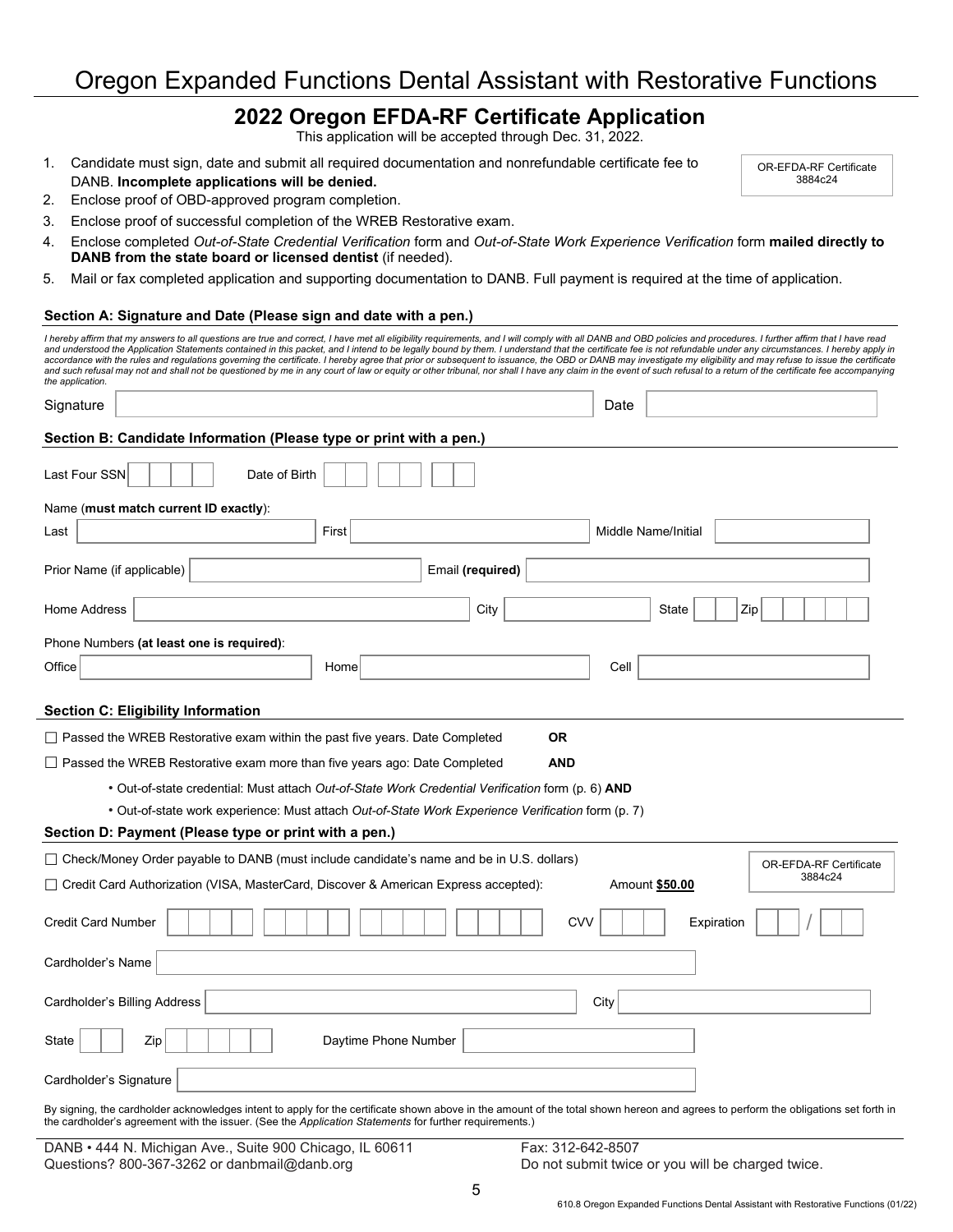# Oregon Expanded Functions Dental Assistant with Restorative Functions

## **2022 Out-of-State Credential Verification Form**

This form will be accepted through Dec. 31, 2022.

Must be filled out completely and mailed directly to DANB in a sealed envelope by the state dental board.

|                          | <b>Section A: Candidate Information</b>                                                                                        |  |             |      |       |                |                |
|--------------------------|--------------------------------------------------------------------------------------------------------------------------------|--|-------------|------|-------|----------------|----------------|
| Name                     |                                                                                                                                |  |             |      |       |                |                |
| <b>Credential Number</b> |                                                                                                                                |  | Date Issued |      |       |                |                |
| Address                  |                                                                                                                                |  | City        |      | State | $\mathsf{Zip}$ |                |
|                          | <b>Section B: Credential Information</b>                                                                                       |  |             |      |       |                |                |
|                          | I hereby attest that the above named candidate was granted license/certificate number<br>restorative functions in the State of |  |             |      |       |                | to perform the |
| Secretary Signature      |                                                                                                                                |  |             | Date |       |                |                |
|                          |                                                                                                                                |  |             |      |       |                |                |
|                          | State Seal                                                                                                                     |  |             |      |       |                |                |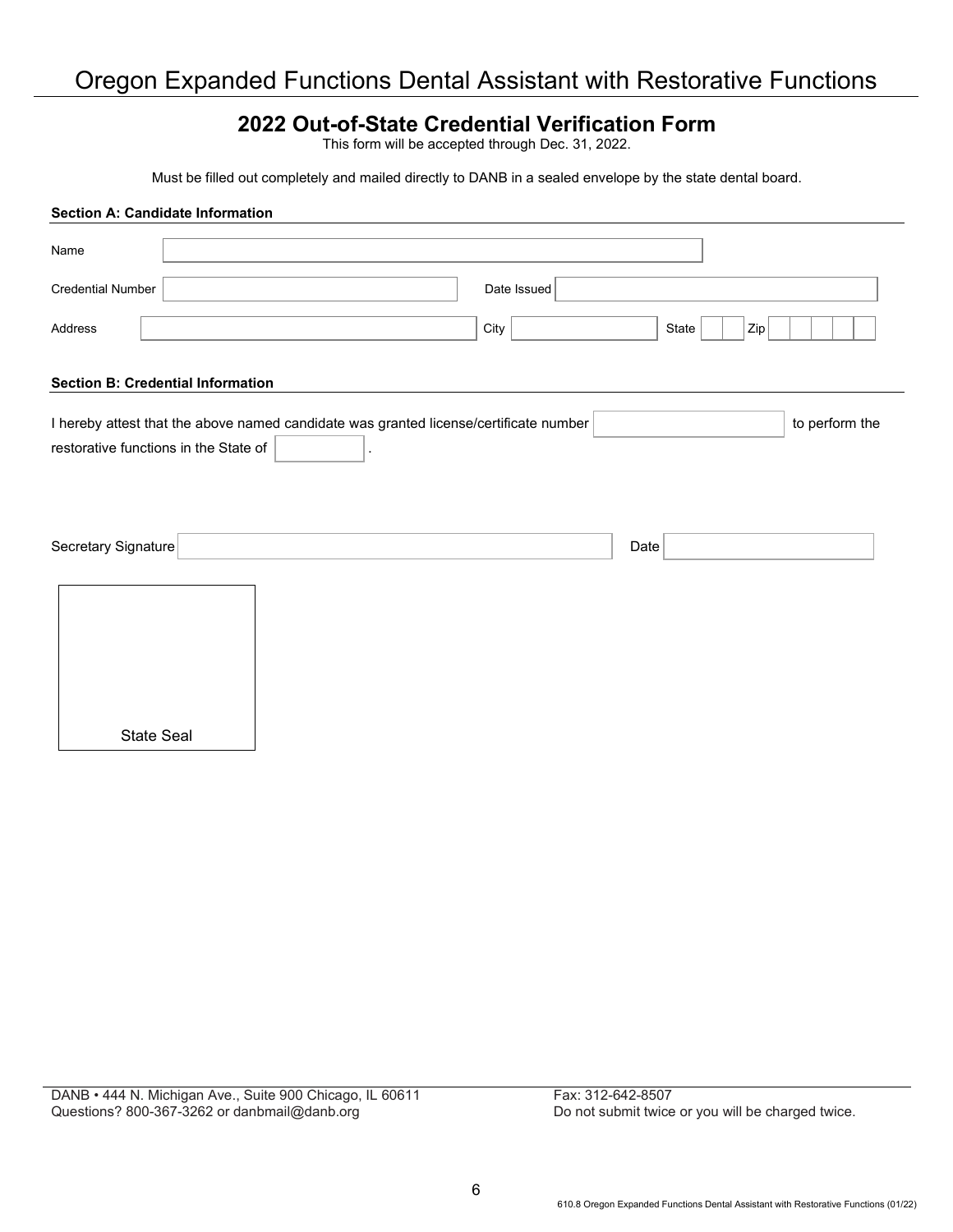## Oregon Expanded Functions Dental Assistant with Restorative Functions

## **2022 Out-of-State Work Experience Form**

This form will be accepted through Dec. 31, 2022.

Must be filled out completely by a dentist licensed in a state other than Oregon. Must be mailed directly to DANB in a sealed envelope from the licensed dentist.

# **Section A: Dentist's Information**  Licensed Dentist's Name Research Control of Licensed Dentist's Name Research Control of License and Tennis and License Number | North State Issued | State Issued | State Issued | State Issued Dental Practice Address and the contraction of the city of the city of the city of the city of the city of the city of the city of the city of the city of the city of the city of the city of the city of the city of the cit State | | | Zip | | | | | | Office Phone Number **Section B: Work Experience**  A licensed dentist, licensed in any state other than Oregon (license will be verified by DANB staff), from any country, can assess the work experience of a dental assistant in the country that the verifying dentist supervised/trained the dental assistant for whom he/she is completing a DANB *Out-of-State Work Experience Verification Form*. Candidate Name I hereby attest that the above-named candidate has successfully completed at least restorative procedures within the immediate five years, and all functions were performed on a live patient. Any functions performed on typodonts will not be accepted. Dates candidate was employed:  $\begin{array}{c|c|c|c|c} \hline \text{From} & & & \end{array}$ Month Year Month Year Month Year Month Year If an assistant has worked as a dental assistant for more than one dentist during the required time period, the dentist may verify all work

experience, or the candidate may attach a letter on office letterhead from all dentists worked for during the time period. Each letter must be signed and dated by the dentist and include the dentist's license number, the month and year the assistant began and ended employment, if the assistant was employed full or part time and that the assistant worked as a dental assistant. This form must be completed by at least one of the candidate's current or former employers and included with the application. DANB will accept multiple work experience verification forms in lieu of letters from former employers.

By signing this form, I further attest that I have personally trained or can verify that the candidate has been trained in restorative procedures that are legally allowable in the state the candidate accrued dental assisting work experience.

Dentist's Signature National Contract of the Date of the Date of the Date of the Date of the Date of the Date of the Date of the Date of the Date of the Date of the Date of the Date of the Date of the Date of the Date of t